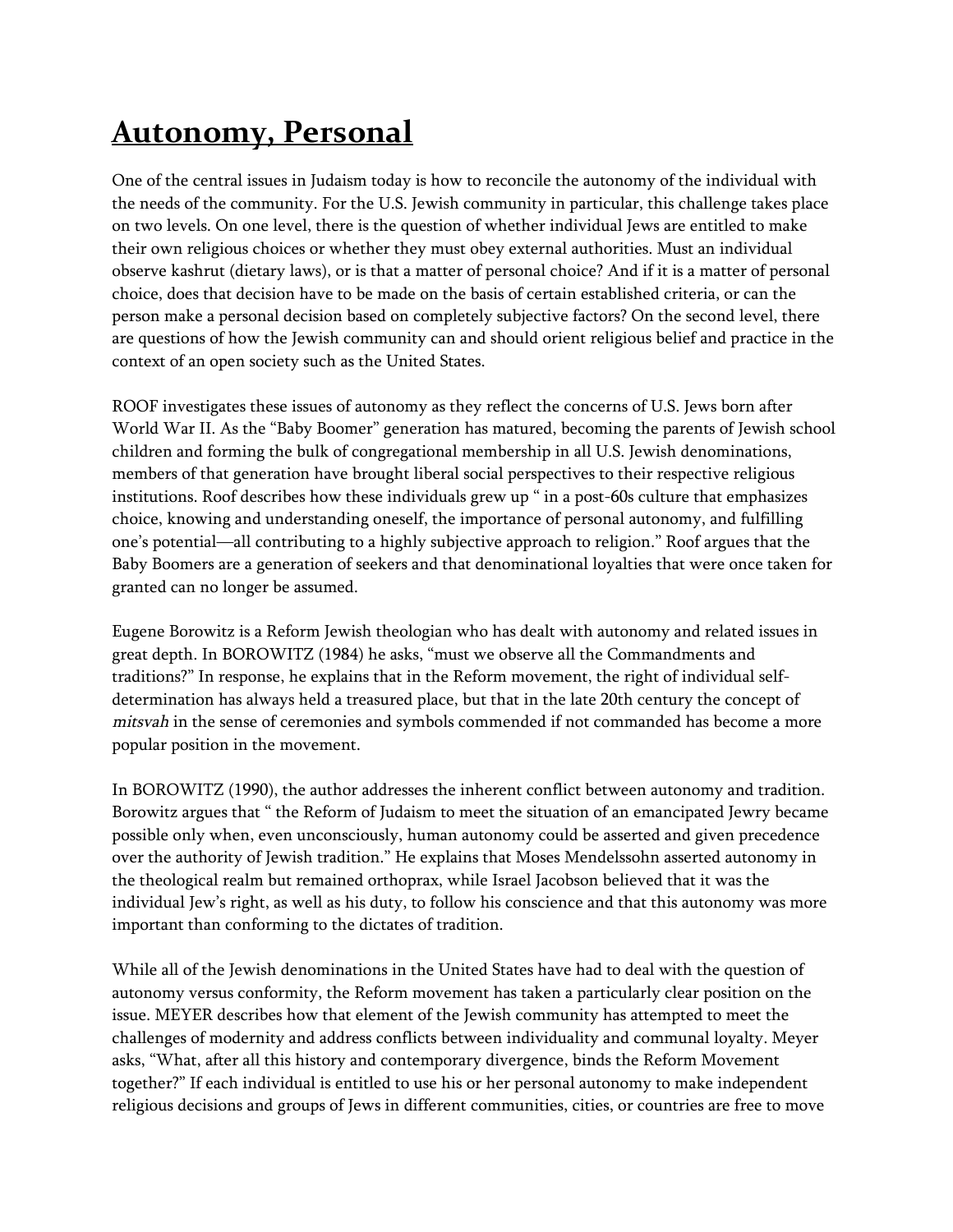in dramatically different directions, then " where is its diachronic and synchronic continuity?" Meyer admits that " in some respects very little" holds the Reform community together, but he also explains that the early reformers believed that Orthodoxy could not meet the challenges of the modern world, and therefore the Reform movement developed a concept of an evolving Judaism as the best hope for Jewish religious survival. Personal religious autonomy lay at the heart of such a theological system.

SILVERSTEIN considers the theme of autonomy in the course of his study of the Reform movement in the United States from 1840 to 1930. He argues that scholars have taken two distinct approaches when evaluating the movement. Many earlier works focus on Reform as theology. This perspective led to studies focused on rabbinic leadership, ritual debates, and ideological platforms. In contrast to this approach, many of the more recent studies have concentrated on social and cultural changes and their impact on the Jewish community. The religious autonomy enjoyed by all U.S. citizens allowed for the development of a pluralistic religious system.

In the United States today, autonomy is taken for granted by most Jews. Even some participants in the contemporary Reform movement, while reiterating the centrality of religious autonomy for each individual and community, believe that there is a dire need for greater direction and structure in Jewish society. WERTHEIMER describes how the four principal U.S. Jewish denominations have met the challenges of post-World War II society, confronting the " fragmenting world of organized Judaism."

Arnold Eisen is one of the leading intellectuals seeking to provide Jewish theological responses to the challenge of individual and communal religious autonomy. In EISEN (1997), he argues that it is possible to revitalize Judaism in the United States by rebuilding a relationship with Jewish tradition. Eisen uses each of the five books of the Torah to demonstrate how Jews can find meaning in their tradition and hence choose to continue the covenant that their ancestors made with God.

In EISEN (1998), he argues that there has been a massive transformation of Jewish religious belief since the beginning of the 19th century and that these changes "continue to perplex Jewish communities and shape Jewish religious options today." Asserting that it may be more useful for the scholar to concentrate on the study of religious practice rather than that belief, he contends that contrary to many simplistic accounts, Jews did not go through a straightforward threestage process of adopting Enlightenment ideas, casting off traditional Judaic beliefs, and then modifying or even rejecting the concept of the performance of the mitsvot. Rather, "Jews for the most part navigated their way through modernity's unfamiliar terrain much as we do today: via *eclectic patterns of observance and varied, often individual, sets of meanings* discovered in those patterns or associated with them" (emphasis in the original).

## **D a n a E v a n K a p l a n**